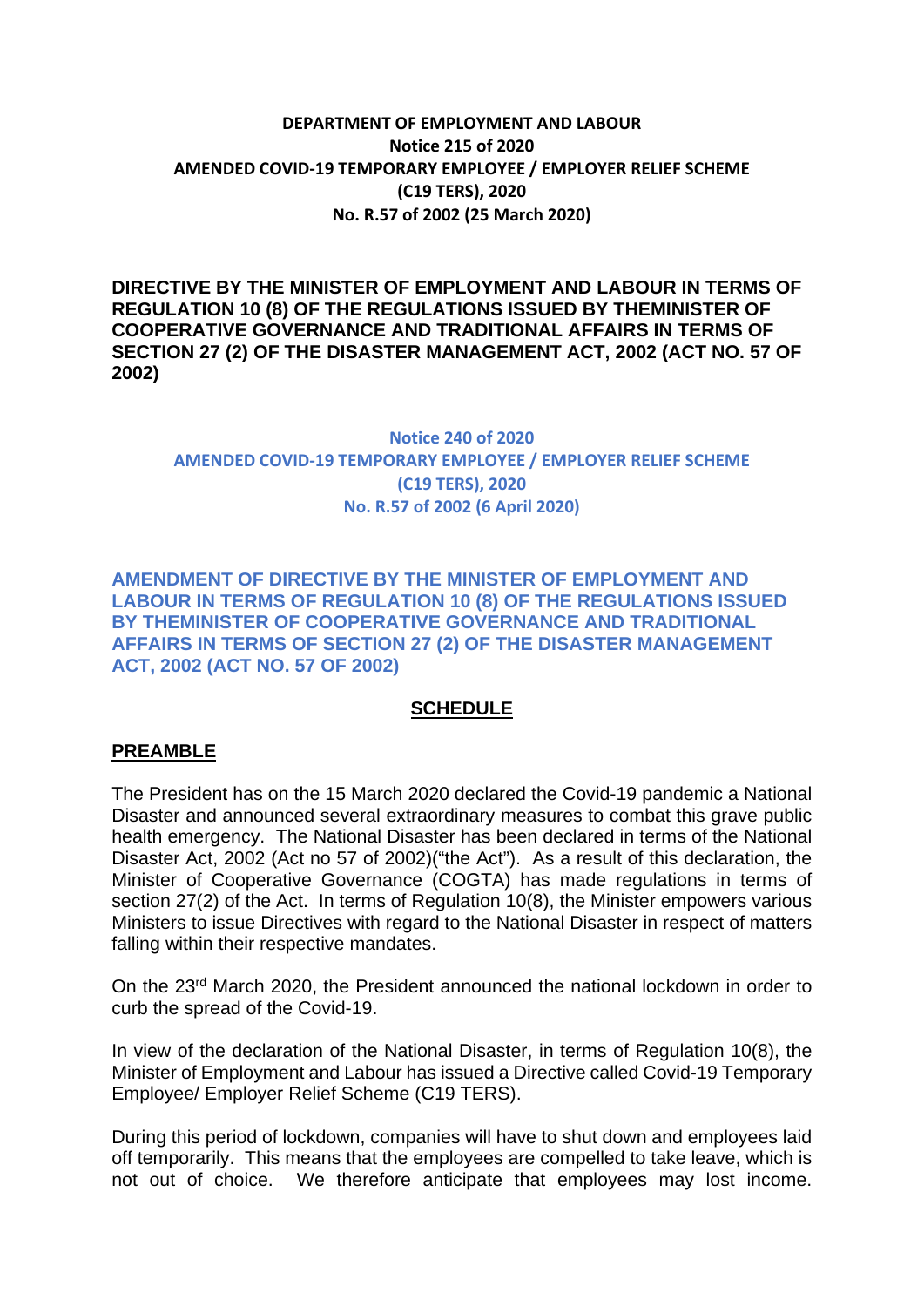Employers are encouraged to continue to pay employees, but where this is not economically possible; we have created a special benefit under the Unemployment Insurance Fund as per the Directive Covid-19 Temporary Employee/Employer Relief Scheme.

## **1. Definitions**

- 1.1.In these directives, unless the context otherwise indicates
	- 1.1.1. **"UI Act"** means the Unemployment Insurance Act, 2001 (Act No. 63 of 2001) as amended and any word or expression to which the meaning has been assigned in the Act has that meaning;
	- 1.1.2. **"COVID-19"** means the 2019 coronavirus (SARSCOV2/COVID-19);
	- 1.1.3. **"COVID-19 National Disaster"** means a national disaster relating to the COVID19 pandemic dceclared in Government Notice No. 313 of Government Gazette No. 42096 on 15 March 2020;
	- 1.1.4. **"Quarantine"** means separating a symptomatic individual potentially exposed to a disease from non-exposed individuals in such a manner so as to prevent possible spread infection or contamination;
	- 1.1.5. **"Covid-19 temporary employee/employer relief scheme"** means a scheme established to compensate employees who have lost income due to Covid-19;
	- 1.1.6. **"Scheme"** means the Covid-19 temporary relief scheme.
	- 1.1.7. "**temporary lay -off**" means a reduction in work following a temporary closure of business operations, whether total or partial, due to Covid - 19 pandemic for the period of the National Disaster.

# **2. Purpose**

- 2.1 The purpose of the Directive is-
	- 2.1.1 To make the provision for the
		- a) Payment of benefits to the Contributors who have lost income due to Covid-19 pandemic;
		- b) Minimise economic impact of loss of employment because of the Covid-19 pandemic;
		- c) Avoid contact and contain the spread of Covid-19 during the process of application for benefit;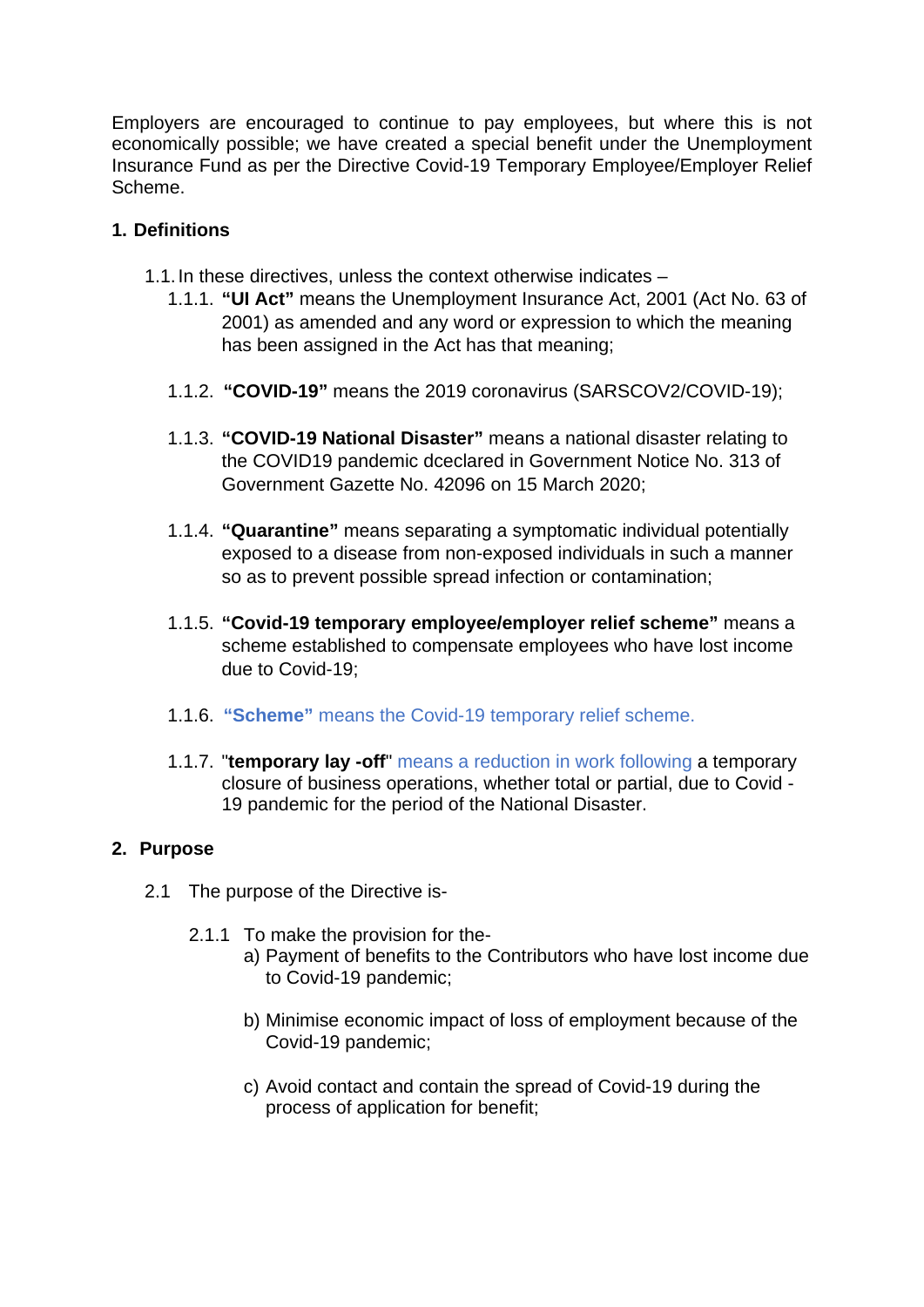- d) Establish the Temporary Employee / Employer Relief Scheme and set out the application process for benefits of the Covid-19 pandemic and alleviate economic impact of Covid-19;
- 2.1.2 To make provision for online applications for benefits in order to avoid contact during the national disaster period.

## **3. Covid-19 Employee / Employer Temporary Relief Scheme (C19 TERS)**

- 3.1.Should an employer as a result of the Covid-19 pandemic close its operations, or a part of its operations, for a 3 (three) months or lesser period affected employees shall qualify for a Covid-19 benefit.
- 3.2.The benefit shall be de-linked from the UIF's normal benefits and therefore the normal rule that for every 4 (four) days worked, the employee accumulates a one day credit and the maximum credit days payable is 365 for every 4 (four) years will not apply.
- 3.3.The benefits will only pay for the cost of salary for the employees during the temporary closure of the business.
- 3.4.The salary to be taken into account in calculating the benefits will be capped at a maximum amount of R17,712.00 per month, per employee and an employee will be paid in terms of the income replacement rate sliding scale (38%-60%) as provided in the UI Act.
- 3.5.Should an employee's income determined in terms of the income replacement sliding scale fall below R3500, the employee will be paid a replacement income equal to that amount.
- 3.6.Qualifying employees will receive a benefit calculated in terms of Sections 12 and 13 (1) and (2) of the UI Act, provided that an employee shall receive a benefit of no less than R3 500.
- 3.7.For the company to qualify for the temporary financial relief scheme, it must satisfy the following requirements –
	- 3.7.1. The company must be registered with the UIF;
	- 3.7.2. The company must comply with the application procedure for the financial relief scheme; and
	- 3.7.3. The company's closure must be directly linked to the Covid-19 pandemic.
- 3.8.An employer whose employees are entitled to receive covid-19 benefits provided by the Unemployment Insurance Fund during the period of lockdown from a bargaining council may not make an application in terms of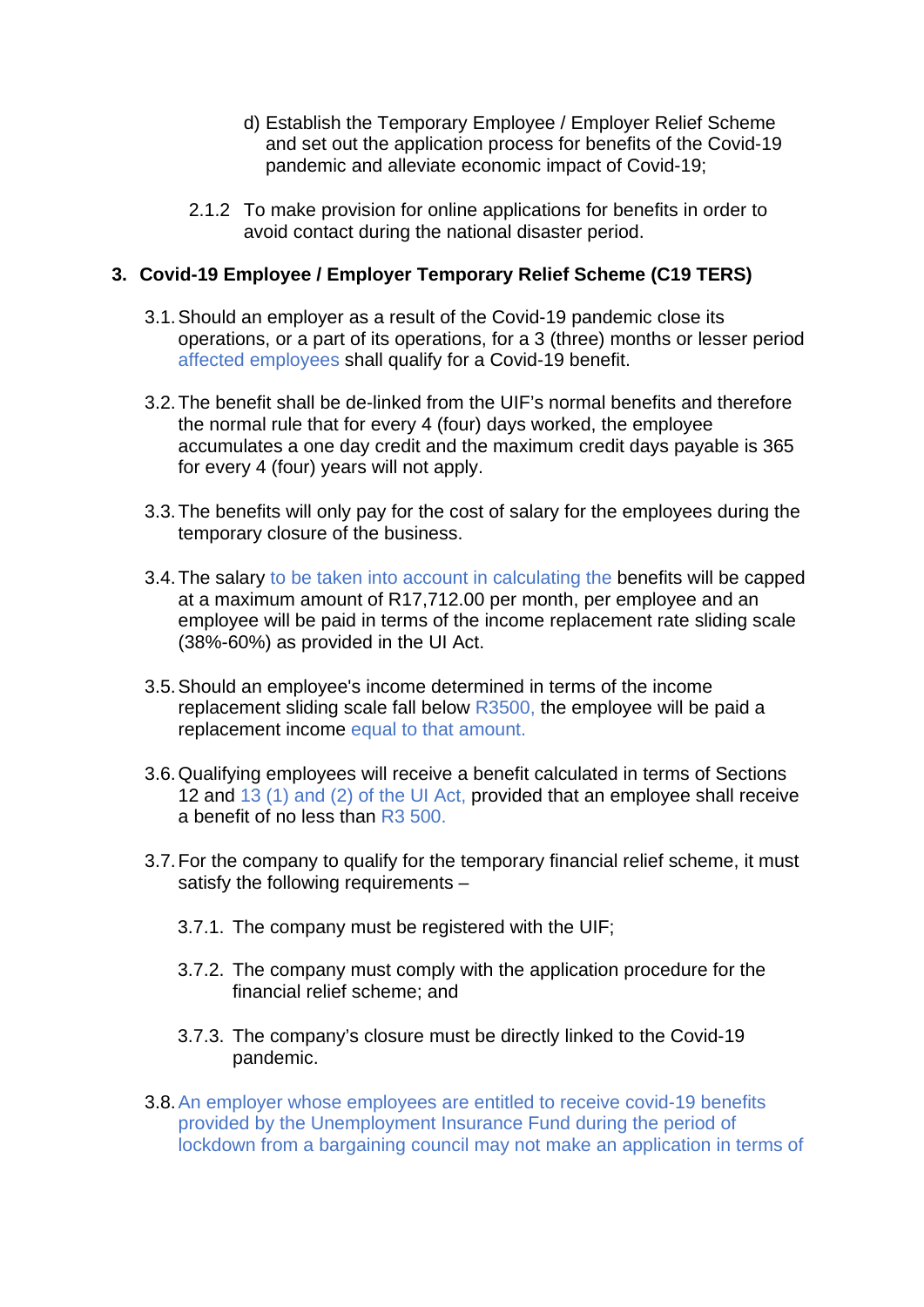the Scheme and the employees of that employer may not receive any payment in terms of the Scheme than through the bargaining council.

3.8.1. The restriction in clause 3.8 only applies if –

- a) the parties to the bargaining council have concluded a collective agreement that-
	- (i) has been extended by the Minister of Employment and Labour in terms of section 32 of the Labour Relations Act, 1995 (Act No. 66 of 1995); and
	- (ii) provides for the disbursement of funds received from the Unemployment Insurance Fund to provide covid-19 benefits to employees bound by the collective agreement during the period of lock-down; and
- b) the bargaining council has concluded a memorandum of agreement with the Fund for the council to disburse covid-19 benefits on behalf of the Fund to –
	- (i) the employees who fall within the scope of the collective agreement; and
	- (ii) if authorised by the memorandum of agreement, any other employees in a sector identified in the agreement, whether or not they fall within the registered scope of the bargaining council.

## **4. Illness Benefit**

- 4.1.Where an employee is in quarantine for 14 days due to Covid-19 pandemic, the employee shall qualify for illness benefit.
- 4.2.Confirmation from both the employer and the employee must be submitted together with the application as a proof that the employee was in an agreed pre-cautionary self-quarantine for 14 days.
- 4.3.In this instance, the confirmation letters from the employer and the employee shall suffice.
- 4.4.Should an employee be quarantined for more than 14 days, a medical certificate from a medical practitioner must be submitted together with continuation form for payment.

## **5. Application procedure**

5.1.The employers shall apply by reporting their closure to email box [Covid19ters@labour.gov.za](mailto:Covid19ters@labour.gov.za) and there shall be an automatic response outlining the application process.